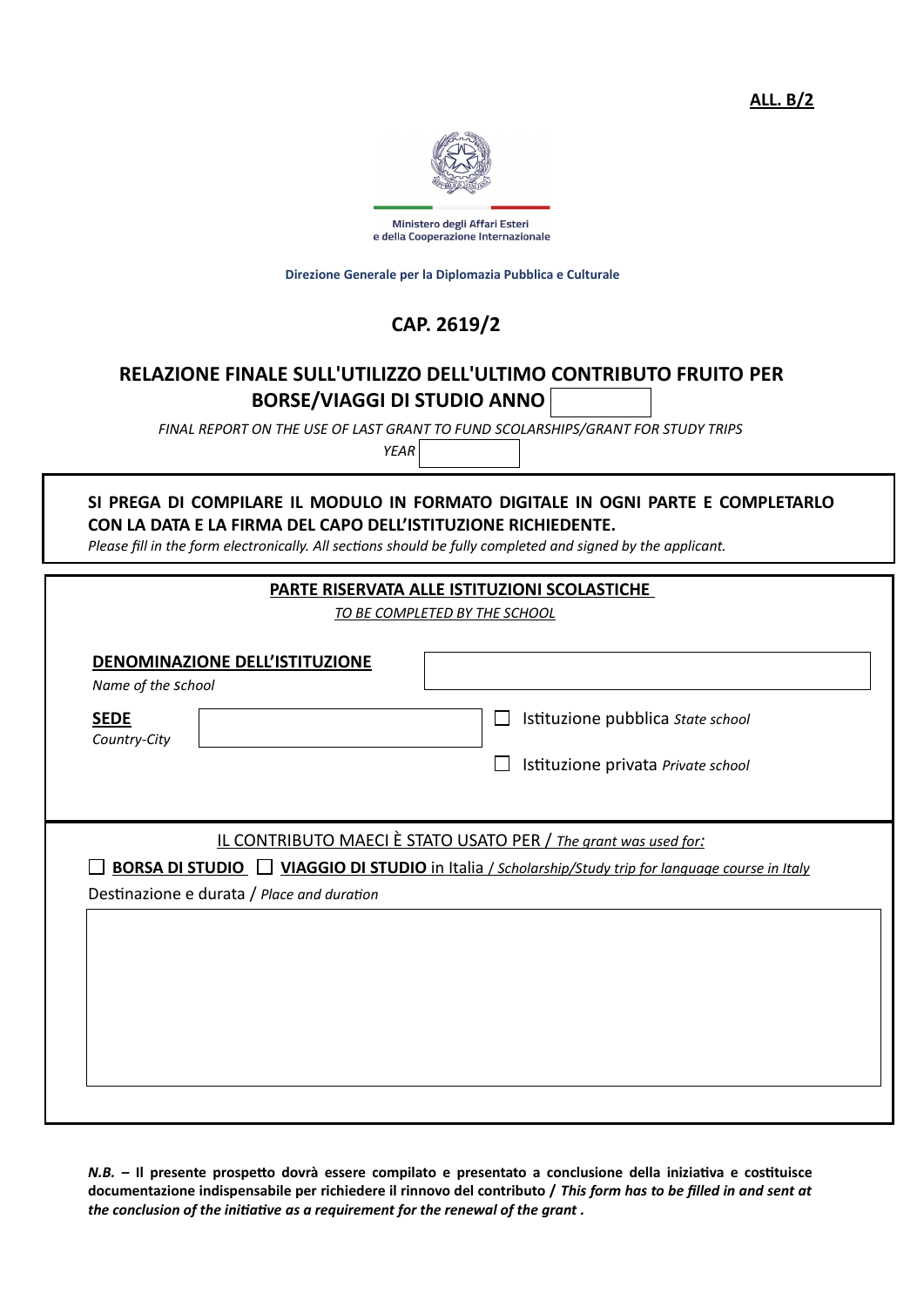|              | CLASSIFICAZIONE DELLE SPESE / classification of costs:                                                   |                                                                  |                                                     |  |
|--------------|----------------------------------------------------------------------------------------------------------|------------------------------------------------------------------|-----------------------------------------------------|--|
|              | Corso di italiano / Italian language course                                                              | Local currency                                                   | <b>EURO</b>                                         |  |
|              | Spese di viaggio / travel costs                                                                          | Local currency                                                   | <b>EURO</b>                                         |  |
|              | Spese di soggiorno / accommodation costs                                                                 | Local currency                                                   | <b>EURO</b>                                         |  |
|              | Materiale didattico / teaching material                                                                  | Local currency                                                   | <b>EURO</b>                                         |  |
|              | Altro / other                                                                                            | Local currency                                                   | <b>EURO</b>                                         |  |
| participated | RISULTATI DELL'INIZIATIVA / Project outcomes:                                                            |                                                                  |                                                     |  |
|              |                                                                                                          | <b>PROSPETTO RIEPILOGATIVO DEI COSTI</b><br><b>Budget report</b> |                                                     |  |
|              |                                                                                                          |                                                                  |                                                     |  |
|              | SPESA COMPLESSIVA sostenuta DALL'ISTITUZIONE RICHIEDENTE / total cost:<br>VALUTA LOCALE / Local currency | <b>EURO</b>                                                      |                                                     |  |
|              | DI CUI:                                                                                                  |                                                                  |                                                     |  |
|              |                                                                                                          |                                                                  |                                                     |  |
|              | QUOTA A CARICO DELL'ISTITUZIONE RICHIEDENTE / costs covered by the applicant:                            | <b>EURO</b>                                                      |                                                     |  |
|              | Valuta locale / Local currency                                                                           |                                                                  |                                                     |  |
|              | CONTRIBUTO RICEVUTO / grant received:                                                                    |                                                                  |                                                     |  |
|              | Valuta locale / Local currency                                                                           | <b>EURO</b>                                                      |                                                     |  |
|              |                                                                                                          |                                                                  |                                                     |  |
| Data / Date  |                                                                                                          |                                                                  |                                                     |  |
|              |                                                                                                          |                                                                  | Il Rappresentante legale (The Legal Representative) |  |
|              |                                                                                                          |                                                                  |                                                     |  |
|              |                                                                                                          |                                                                  | (Firma per esteso /Full signature)                  |  |

*N.B. –* **Il presente prospetto dovrà essere compilato e presentato a conclusione della iniziativa e costituisce documentazione indispensabile per richiedere il rinnovo del contributo /** *This form has to be filled in and sent at the conclusion of the initiative as a requirement for the renewal of the grant .*